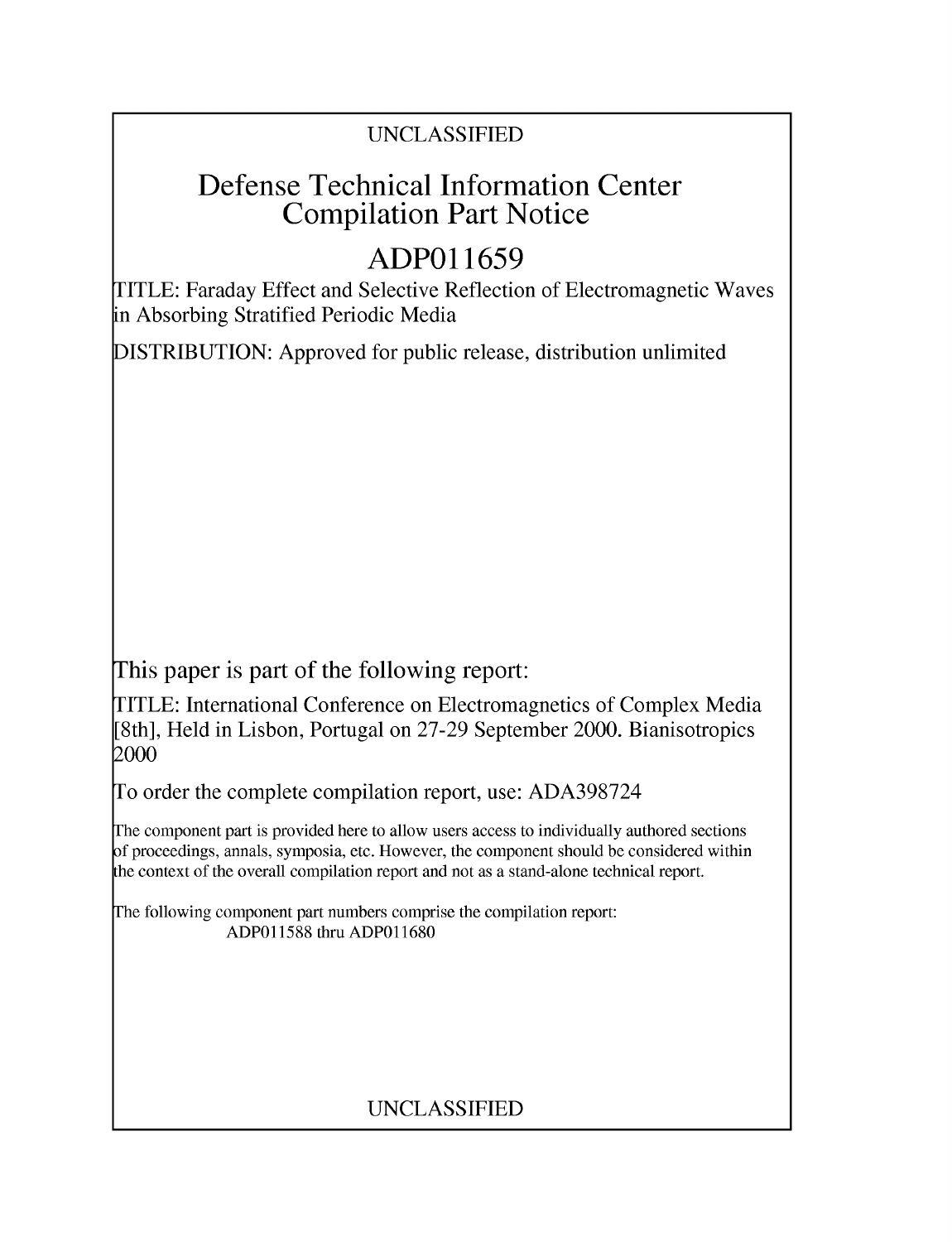## Faraday Effect and Selective Reflection of Electromagnetic Waves in Absorbing Stratified Periodic Media

I. V. Semchenko and V. **E.** Kaganovich

Department of General Physics, Gomel State University Sovyetskaya Str. 104, 246019, Gomel, Belarus Fax: + 3-75-232-576557; email: khakh@gsu.unibel.by

#### Abstract

In this paper we calculate the optimum parameters of a stratified periodic structure. We obtaine the dependences of intensity, ellipticity and angle of turn of the main axis of polarization ellipse of reflected and transmitted waves on the quantity of the cells, on the frequency of the electromagnetic waves and on the magnetic field strength. We show there is the possibility of use of such structure, having selective reflection of electromagnetic waves, as the polarization converter controlled by a magnetic field.

#### 1. Theory

One of the possibilities of creation of controlled converters of electromagnetic waves polarization is the use of stratified periodic structures, combining the properties of their components. We consider stratified periodic structure, consisting of any quantity of repeating elementary cells, placed in an external magnetic field. It is supposed, that the first layer of such cell is isotropic, and does not possess the chiral properties. The second layer is also isotropic, but adsorbing and however possesses the magnetic gyrotropy, that brings about to circular birefringence of waves inside a layer. For a gyrotropic layer of such structure the constitutive equation have the form

$$
\stackrel{\rightarrow}{D} = \varepsilon \stackrel{\rightarrow}{E} + i \stackrel{\rightarrow}{g} \times \stackrel{\rightarrow}{E} \tag{1}
$$

$$
\vec{B} = \mu \ \vec{H} \tag{2}
$$

where  $\vec{g}$  is the vector of gyrotropy.



Figure 1: Schematic representation of stratified periodic medium.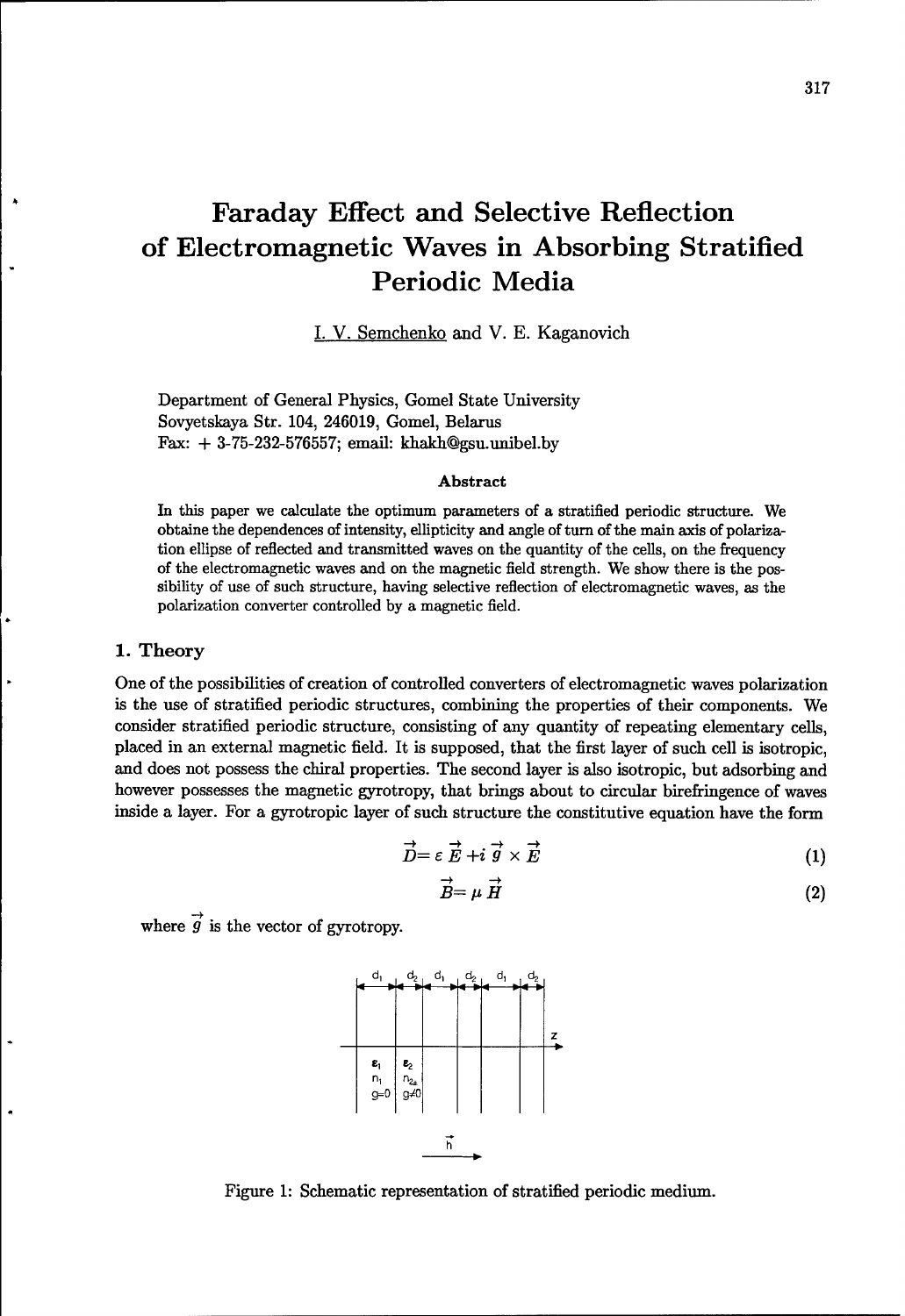For the description of absorbing gyrotropic crystals, except complex tensor of permittivity, it is necessary to introduce also complex tensor of gyrotropy. The real part of tensor of gyrotropy describes circular birefringence, and the imaginary part describes circular dichroism. Using boundary conditions for waves in each layer, we have calculated a matrix M, which connects a incident wave to transmitted and reflected waves [1]-[3]

$$
M = I_{21} D_1 I_{12} D_2 \tag{3}
$$

where  $I_{ij}$  is the matrix of transmission of wave through the boundary of media,  $D_j$  is the matrix of propagation of wave in medium.

If the stratified periodic structure consist of N elementary cells, we have to raise the matrix M to power N. The matrix  $M^{eff}$  for the whole stratified periodic structure can be written down as product

$$
M^{eff} = I_a M^N I_b \tag{4}
$$

where  $I_a$  and  $I_b$  are matrixes of transmission of electromagnetic wave through the boundaries between air and structure. Through elements of this matrix the complex coefficients of transmission and reflection of waves for all layered structure are expressed

$$
T = \frac{1}{M_{(1,1)}^{eff}}, R = \frac{M_{(2,1)}^{eff}}{M_{(1,1)}^{eff}}
$$
(5)

To obtain the maximum of reflection by each cell, the thicknesses of layers have to satisty to following relations

$$
2k_1d_1 = (2m_1 + 1)\pi, 2k_2d_2 = (2m_2 + 1)\pi \tag{6}
$$

where  $m_1$  and  $m_2$  are integer numbers,  $k_1$  and  $k_2$  are wave numbers of right- or lefthanded circularly polarized waves in the first and the second layer. Selecting the thickness of gyrotropic layer, depending on frequency of electromagnetic waves and strength of a magnetic field we can obtain the maximum reflection for one circularly polarized wave and simultaneously minimum for opposite polarization. Then at increase of number of cells of structure the intensity of one reflected circularly polarized wave monotonously increases and reaches the saturation. The value of saturation of intesity depends on a sign of imaginary part of the tensor of gyrotropy. Intensity of other circularly polarized reflected wave oscillates, periodically accepting close to the zero value. It enables to obtain the polarization of a reflected wave close to circular.

#### 2. Numerical Calculation

One can see on fig. 3, that the maximum of ellipticity both for reflected and transmitted waves take place at calculated value of external magnetic field strength.

As is obvious on fig. 4, at the calculated value of the external magnetic field strength the intensity of reflected lefthanded wave is maximum, while the intensity of righthanded wave is close to the zero. When changing an external magnetic field or the frequency of electromagnetic waves the polarization properties change both of transmitted and of reflected waves.

#### **3.** Conclusion

As result there is the possibility of use of such structure, having selective reflection of electromagnetic waves, as the polarization converter controlled by a magnetic field.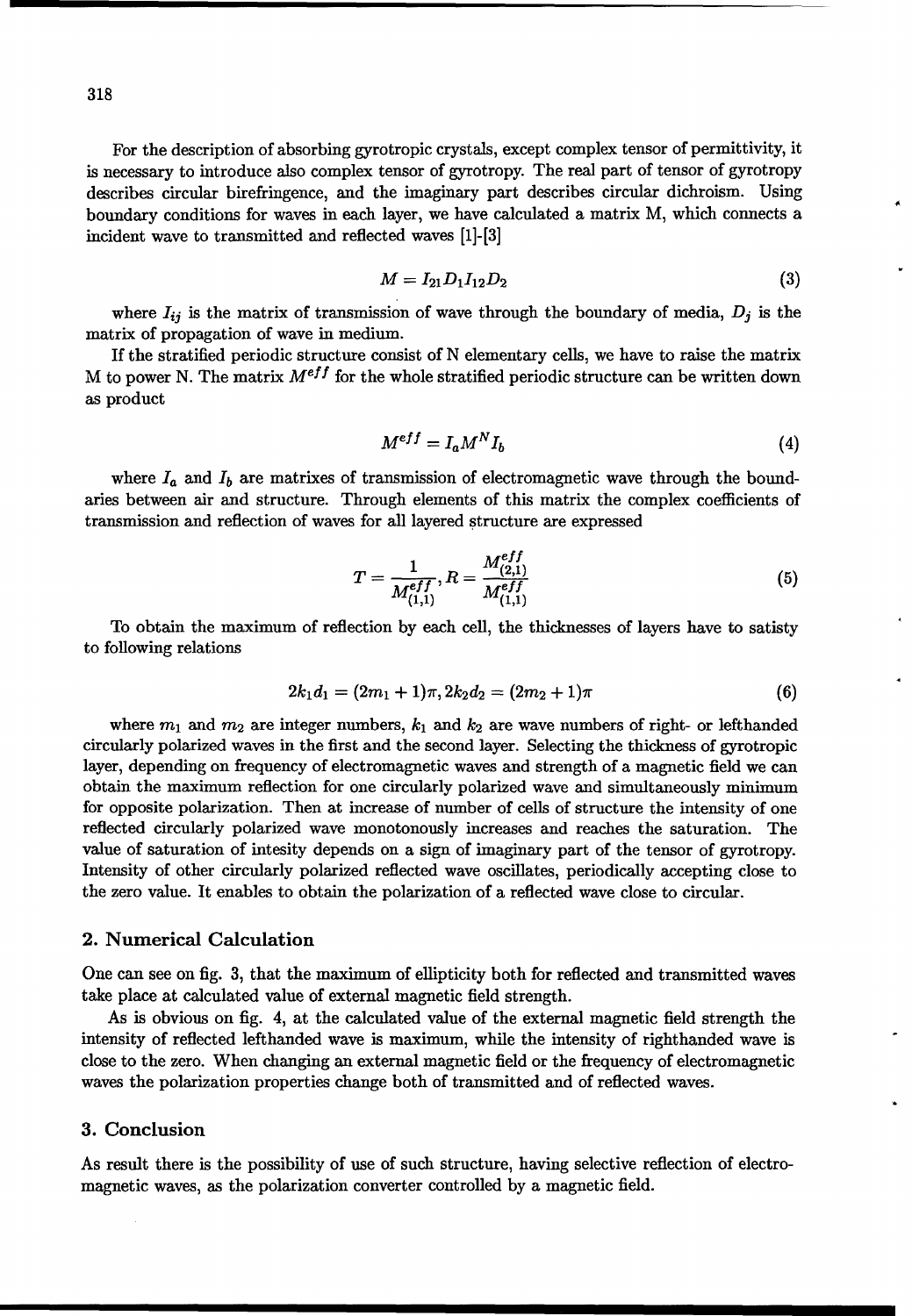

 $\lambda$ 

 $\ddot{\phantom{0}}$ 

٠

 $\ddot{\phantom{1}}$ 

 $\ddot{\phantom{0}}$ 

 $\blacksquare$ 

Figure 2: Dependence of normalized intensity of reflected and transmitted waves on the number of cells.



Figure **3:** Dependence of ellipticity of reflected and transmitted waves on the strength of an external magnetic field.